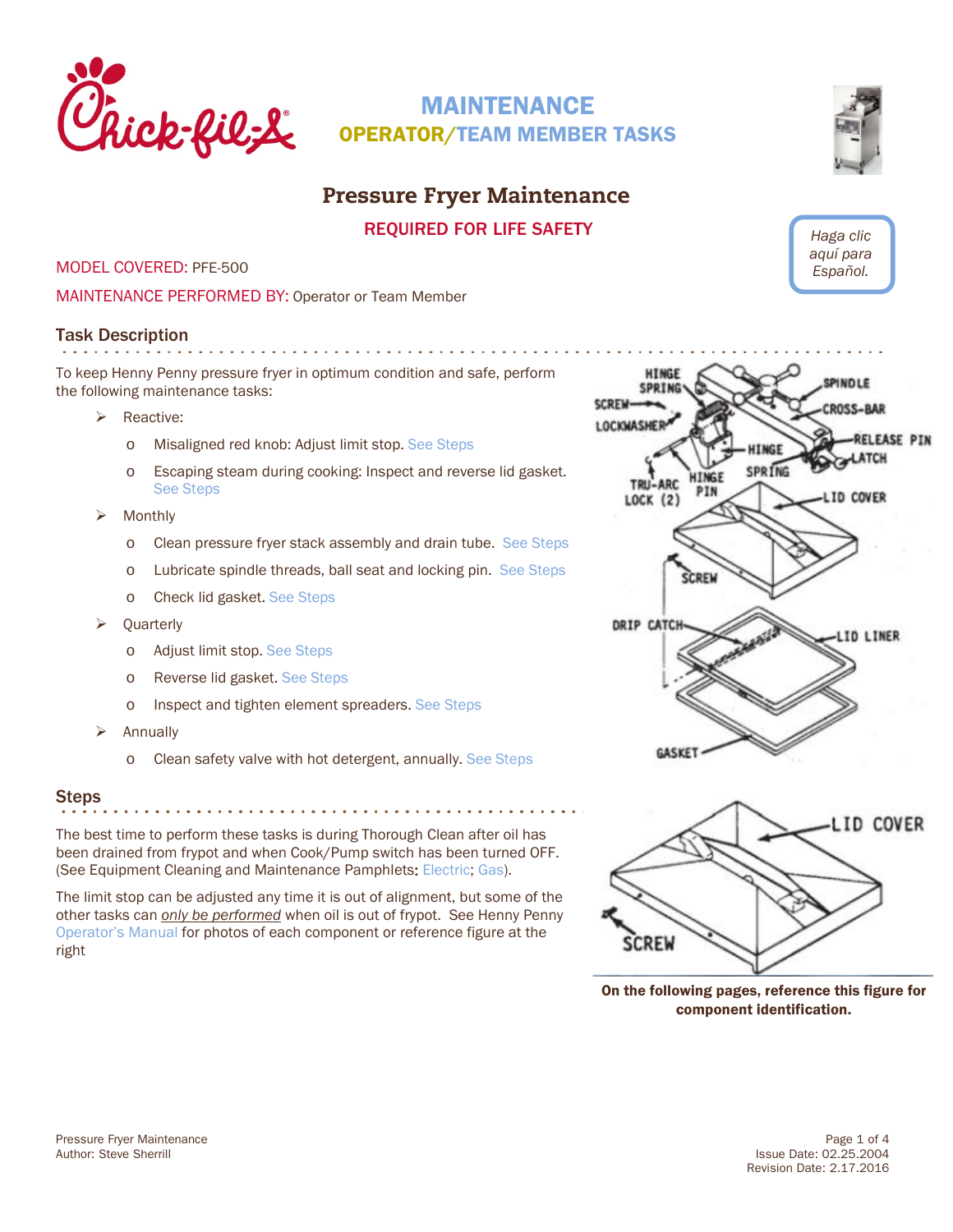<span id="page-1-1"></span>

Exhaust Stack

## Pressure Fryer Maintenance

### <span id="page-1-0"></span>Clean Pressure Fryer Stack Assembly and Drain Tube (Monthly – Team Member)

This maintenance procedure cleans exhaust stack and breaks up clogs in drainpipe.

NOTE: This task uses cleaning solution which is a combination of degreaser and water that can be obtained from any fryer during the boil-out process. (See Equipment Cleaning and Maintenance Pamphlets: [Electric;](https://www.cfahome.com/cs/groups/etmdp-login/documents/document/etmdp_100728.pdf) [Gas\)](https://www.cfahome.com/cs/groups/etmdp-login/documents/document/etmdp_100703.pdf)

WARNING: Cleaning solution that comes from fryers during boil-out is extremely hot. Use heat resistant gloves and exercise caution when handling this solution to avoid burns.

- 1. Ensure that condensation drain pan is in place in pressure fryer.
- 2. Using a measuring cup, pour two cups of hot

cleaning solution (from fryer boil-out) down exhaust stack assembly. If liquid does not flow freely through drainpipe into condensation drain pan, notify your supervisor or Operator of possible drainpipe clog.

### Lubricate Spindle Threads, Ball Seat and Locking Pin (Monthly - Operator)

This maintenance prevents excessive wear on lid parts and prevents malfunction of lid locking pin. [\(See Video\)](http://www.cfahome.com/video/?v=2242927526001)

- 1. Close and latch lid. Then unscrew spindle completely.
- 2. Pull release pin on front of crossbar, lift latch, and raise crossbar.

NOTE: Inspect cross arm for stress cracks at spindle base. If cross arm has cracks, do not use fryer until lid and cross arm assembly are replaced.

- 3. Lubricate spindle threads, ball seat, and locking pin with appropriate grease, such as HP part #: 12124. Apply grease sparingly.
	- a. Turn spindle clockwise and lubricate exposed threads.

NOTE: If ball seat has extreme wear/gouging, do not use fryer until lid and cross arm assembly are replaced. Extreme wear on ball seat surface may cause locking pin malfunction.

Steps continued on following page.



Condensation Drain J ine

> Condensation Drain Pan



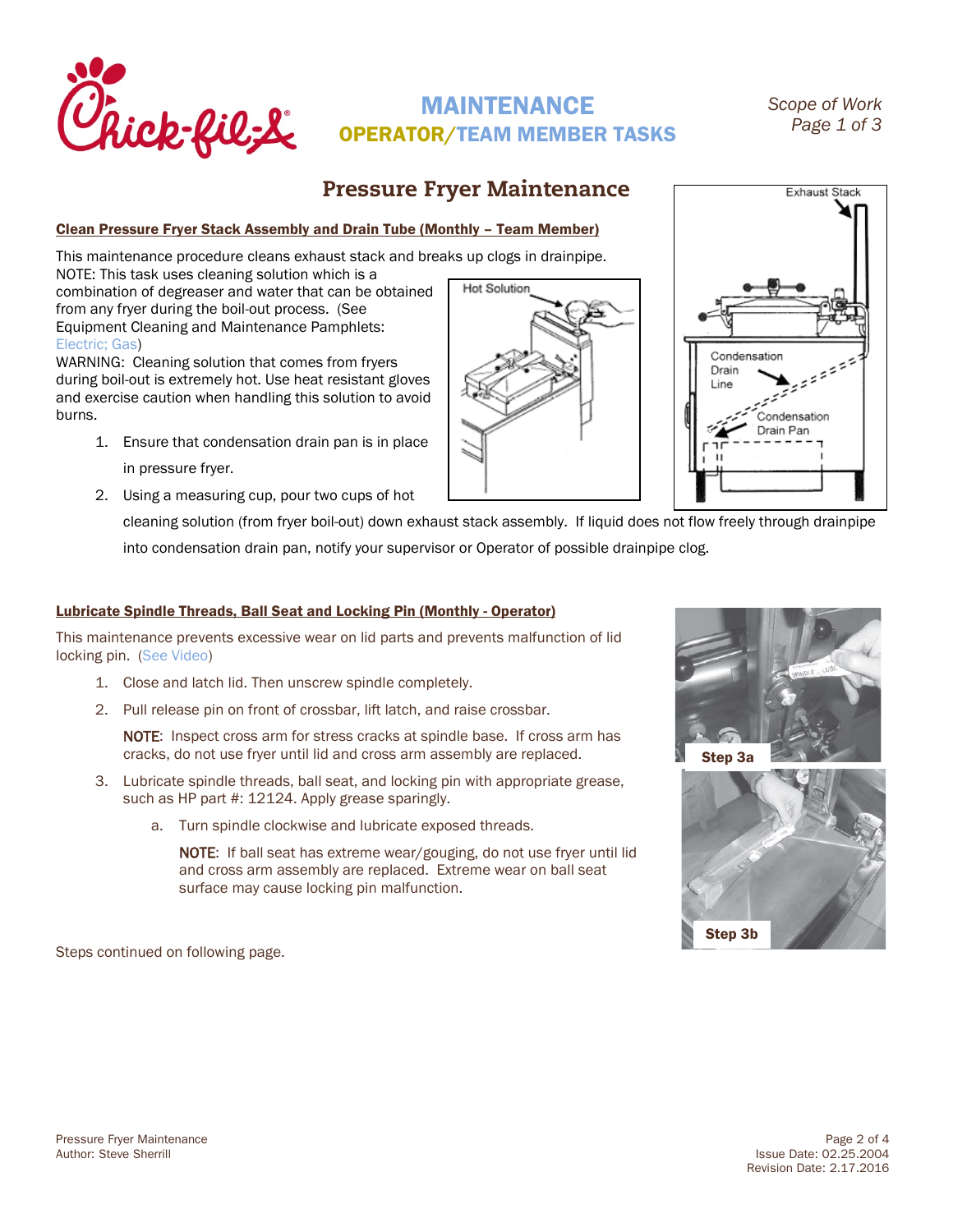

## Pressure Fryer Maintenance

b. Clean and lubricate ball and ball seat



c. Using a 5/32" Allen wrench, remove retainer clip Allen screw holding locking pin and spring. Clean pin and spring, lubricate and reassemble.



- 4. Turn spindle full counterclockwise and reengage cross arm to lid.
- 5. If the red knob on spindle does not align with the red knob on the lid latch, adjust stop limit as described below.

### <span id="page-2-0"></span>Adjust Limit Stop (Quarterly - Operator)

This adjustment minimizes over-tightening of spindle, thereby extending life of lid gasket. Adjust limit stop quarterly or whenever red spindle knob indicating limit stop does not align with red knob on lid latch. [\(See Video\)](http://www.cfahome.com/video/?v=2242908867001)

- 1. Close fryer lid and turn spindle counterclockwise until it stops.
- 2. Loosen Allen set screws on bottom collar (outer collar) of limit stop assembly.
- 3. Turn limit stop (inner collar) clockwise as far as possible; do not turn outer collar.
- 4. Turn spindle clockwise until it stops with slight pressure. Lid gasket is now touching frypot.

NOTE: Insert a small screwdriver or Allen wrench into hole in inner collar to make it easier to turn.

- 5. Turn spindle clockwise at least 34 of a turn, but not more than one full turn. From front of fryer, one of spindle arms should be lined up with red knob on lid latch.
- 6. Turn spindle clockwise again slightly past this position.

NOTE: One spindle arm should now be in 7 o'clock position to allow slight additional turning. This will relieve any side pressure that could hold locking pin in locking collar after all pressure has been released from frypot.

- 7. Remove spindle knobs and change their positions, if necessary, so that red spindle knob is on spindle arm in 7 o'clock position. (When fryer is pressurized during cooking cycles, this red spindle knob will align with red knob on lid latch.)
- 8. Turn limit stop (inner collar) counterclockwise until it is tight against bottom hub of spindle.
- 9. Tighten Allen set screws.

Pressure Fryer Maintenance **Page 3 of 4** Page 3 of 4 Author: Steve Sherrill **Issue Date: 02.25.2004** Issue Date: 02.25.2004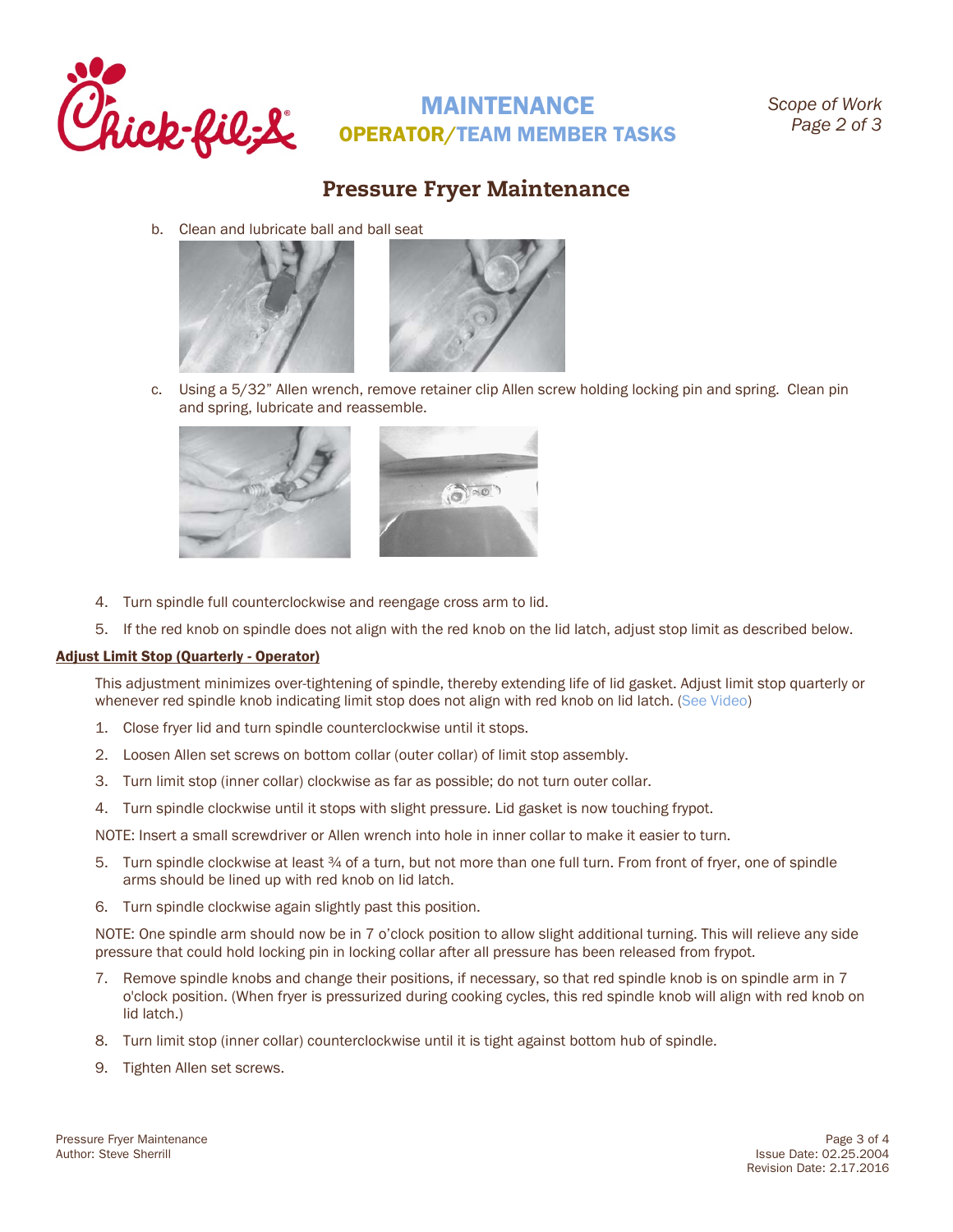

## Pressure Fryer Maintenance

10. Readjust limit stop if steam escapes around gasket during frying operation. Turn spindle screw one full turn after initial contact of lid gasket against top of frypot rim.

### <span id="page-3-0"></span>Check Lid Gasket (Monthly - Operator) and Reverse Lid Gasket (Quarterly - Operator)

This maintenance task helps prevent early failure of lid gasket and loss of pressure during cook cycle. Lid gasket should be checked every month and reversed every third month. [\(See Video\)](http://www.cfahome.com/video/?v=2310412999001)

- 1. Open lid to upright position.
- 2. Check gasket for any tears or nicks. Replace gasket if it is damaged.
- 3. Use Phillips head screwdriver to loosen lid liner screws about  $\frac{1}{2}$ ". (There are two lid liner screws on either side of lid cover.)
- 4. Pry gasket free at corners, using a thin blade screwdriver. Remove gasket.
- 5. Wash gasket in warm, soapy water and rinse with clean, hot water. Check gasket again for any tears or nicks. Replace gasket if it is damaged.
- 6. Clean gasket seat with clean, damp towel and multi-purpose cleaner.
- 7. Rotate gasket and reinstall it with opposite side facing out. Fit four corners of lid gasket over corners of gasket seat. Then, smooth each side from corners to middle. Tighten 4 lid liner screws.

### <span id="page-3-1"></span>Inspect and Tighten Element Spreaders (Quarterly - Operator)

Element spreaders keep heating elements stationary. If heating elements become loose, rods on fry basket can rub a hole in element. [\(See Video\)](http://www.cfahome.com/video/?v=2242908873001)

- 1. Check that all 5 element spreaders are in position to spread elements apart evenly on all sides of frypot. If fryer is missing an element spreader, contact service agent.
- 2. Tighten two high limit clamps, and order replacement clamp if one is missing.
- 3. Tighten bolts on all element spreaders.

NOTE: This task should also be performed monthly on open fryers. Open fryers have 5 element spreaders.

### <span id="page-3-2"></span>Clean Safety Valve with Hot Detergent (Annually - Operator)

The safety relief valve should be cleaned once a year so it does not stick closed but rather opens if pressure exceeds 14 psi. [\(See Video\)](http://www.cfahome.com/video/?v=2242908834001)

- 1. Open the lid and then remove the deadweight valve cap and deadweight.
- 2. Use a wrench at the hex nut to loosen the relief valve from the pipe elbow, turning counter clockwise to remove.
- 3. Clean the inside of the pipe elbow with hot detergent.
- 4. Immerse the safety relief valve in a soap water solution for 24 hours. Use a 1:1 dilution ratio. The valve cannot be disassembled. It is factory preset to open at 14½ pounds of pressure. If it does not open or close, it must be replaced.
- 5. Reinstall relief valve, turning the relief outlet valve towards the rear of the fryer.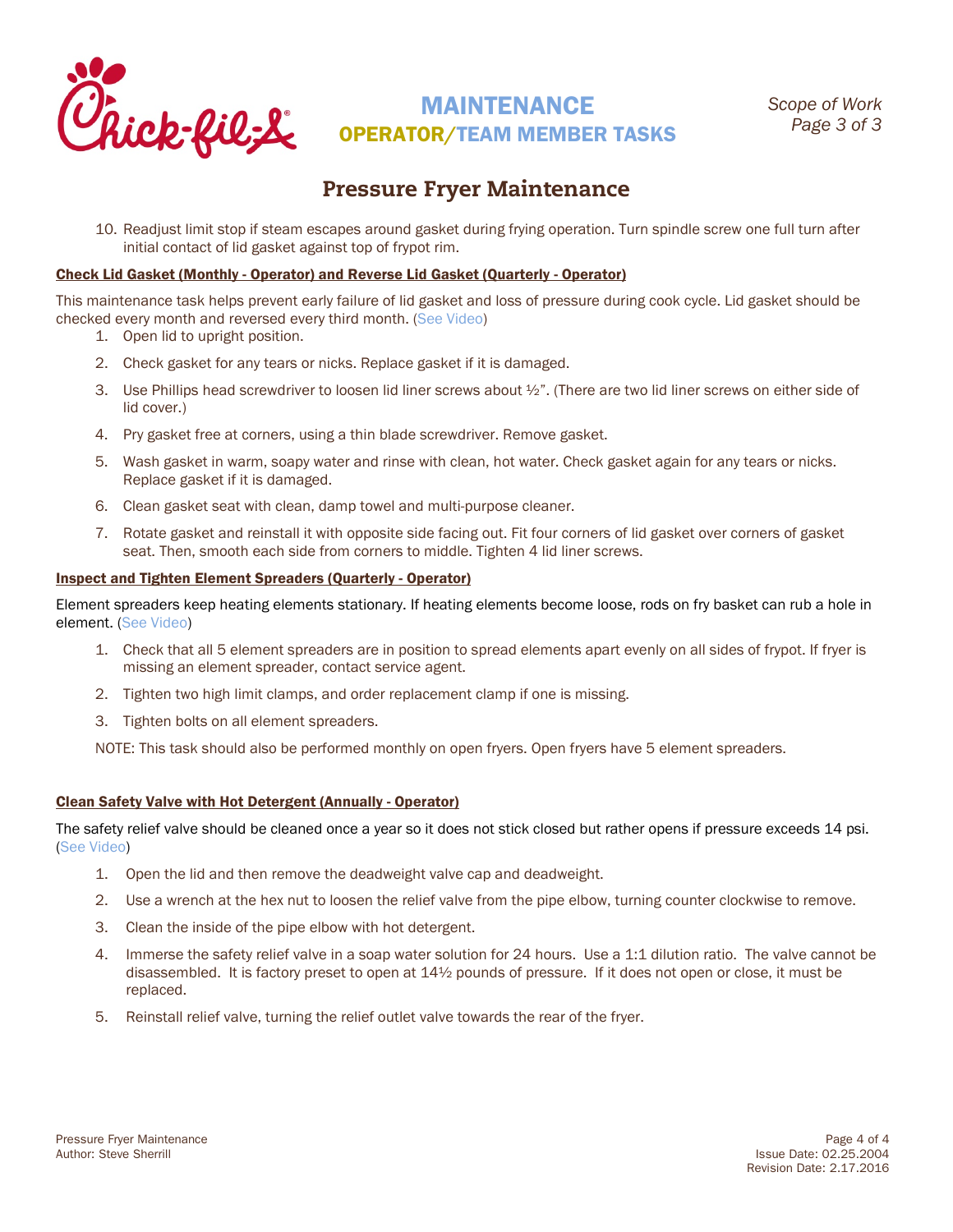<span id="page-4-0"></span>



*[Click here](#page-0-0)  for English*

# Mantenimiento de la Freidora a presión

### REQUERIDO PARA SEGURIDAD DE LA VIDA

### MODELO CUBIERTOS: PFE-500

MANTENIMIENTO REALIZADO POR: Operador o Miembro del Equipo

### Descripción de la tarea

Para mantener la freidora a presión Henny Penny en estado óptimo y seguro, realice las siguientes tareas de mantenimiento.

- Reactivo:
	- o Perilla roja mal alineada: Ajustar el tope del límite. [Ver pasos](#page-6-0)
	- Vapor escapando durante la cocción: Inspeccionar y voltear el empaque de la tapa. [Ver pasos](#page-7-0)
- Cada mes
	- o Limpiar el conjunto de la chimenea de la freidora a presión y el tubo de drenaje. [Ver pasos](#page-5-0)
	- o Lubricar los ejes, el asiento de la bola y el seguro (Spindle Threads, Ball Seat y Locking Pin). [Ver pasos](#page-5-1)
	- o Revisar el empaque de la tapa (Lid Gasket)[. Ver pasos](#page-7-0)
- Cada 3 meses
	- o Ajustar tope del límite. [Ver pasos](#page-6-0)
	- o Voltear el empaque de la tapa (Lid Gasket). [Ver pasos](#page-7-0)
	- o Inspeccionar y apretar los esparcidores de los elementos (Element Spreaders). [Ver pasos](#page-7-1)
- $\triangleright$  Anualmente
	- Limpiar la válvula de seguridad con detergente caliente (Clean Safety Valve with Hot Detergent), anualmente[. Ver pasos](#page-8-0)

### Pasos

El mejor momento para realizar estas tareas es durante la limpieza profunda después de que el aceite de haya drenado de la olla de la freidora y cuando el interruptor Cook/Pump se haya apagado. (Vea el folleto Limpieza y mantenimiento de equipos: [Eléctrico;](https://www.cfahome.com/cs/groups/etmdp-login/documents/document/etmdp_100843.pdf) [Gas\)](https://www.cfahome.com/cs/groups/etmdp-login/documents/document/etmdp_100819.pdf).

El tope del límite puede ajustarse en cualquier momento en que esté desalineado, pero algunas otras tareas *sólo pueden realizarse* cuando el aceite esté fuera de la olla de la freidora. Consulte el [Manual del Operador](http://static.cfacdn.com/fmpublic/cfaprod_132295) de Henny Penny para ver fotos de cada componente o la figura de referencia a la derecha.





En las siguientes páginas, refiérase a esta figura para identificar el componente.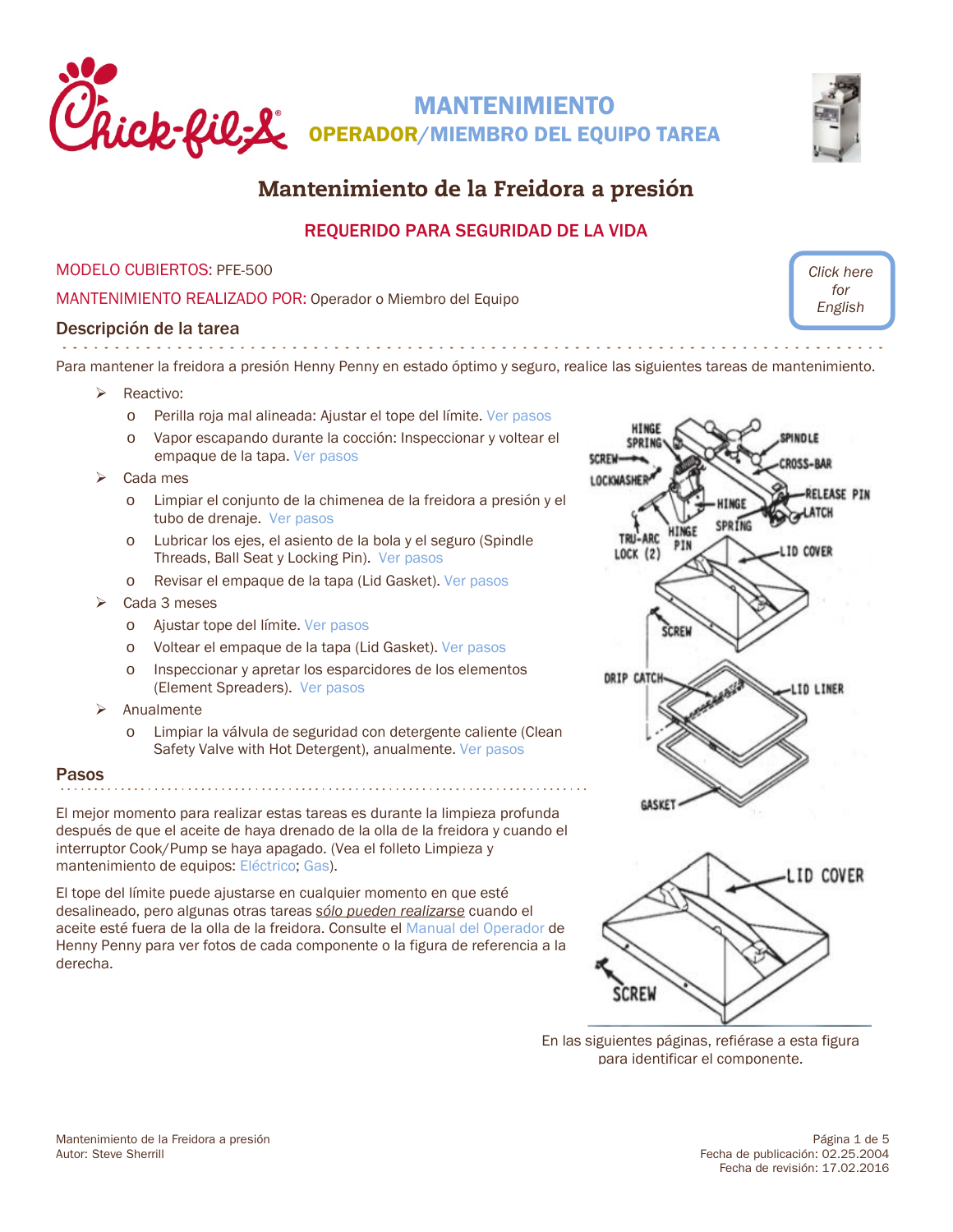



### <span id="page-5-0"></span>Limpieza del conjunto de la chimenea y el tubo del drenaje (Mensual - Miembro del equipo)

Este procedimiento de mantenimiento limpia la chimenea de escape y rompe los tapones del tubo de drenaje.

NOTA: Esta tarea usa una solución de limpieza que es una combinación de desengrasante y agua y que puede obtenerse de cualquier freidora durante el proceso de hervido. (Vea los folletos de Limpieza y mantenimiento: [Eléctrico;](https://www.cfahome.com/cs/groups/etmdp-login/documents/document/etmdp_100841.pdf) [Gas\)](https://www.cfahome.com/cs/groups/etmdp-login/documents/document/etmdp_100816.pdf).

PRECAUCIÓN: La solución de limpieza que sale de las freidoras durante el hervido está extremadamente caliente. Use guantes resistentes al calor y tenga cuidado cuando maneje esta solución para evitar quemaduras.

- 1. Asegúrese de que la bandeja del drenaje de condensación esté en su lugar en la freidora a presión.
- 2. Usando una taza medidora, vierta dos tazas de solución de limpieza caliente (del hervido de la freidora) por la el conjunto de la chimenea de escape. Si el líquido no fluye libremente por el tubo de drenaje hacia la bandeja de drenaje de condensación, informe a su supervisor u Operador de la posibilidad de que el drenaje esté tapado.

### <span id="page-5-1"></span>Lubricación de los ejes, el asiento de la bola y el seguro (Spindle Threads, Ball Seat y Locking Pin)

Este mantenimiento evita el desgaste excesivo en las piezas de la tapa y evita que el seguro de la tapa funcione mal. [\(Vea el video\)](http://www.cfahome.com/video/?v=2242927526001)

- 3. Cierre y asegure la tapa. Luego desenrosque el eje completamente.
- 4. Jale el seguro de liberación en el frente de la barra de cruz, levante el seguro y levante la barra de cruz.

NOTE: Inspeccione el brazo de la barra de cruz en busca de grietas por estrés en la base del eje. Si el brazo de la barra de cruz tiene grietas, no use la freidora hasta que el conjunto de la tapa y el brazo de la barra se hayan reemplazado.

- 5. Lubrique los ejes, el asiento de la bola y el seguro con la grasa apropiada, somo la HP pieza #: 12124. Ponga un poco de grasa.
	- a. Gire el eje hacia la derecha y lubrique las partes expuestas.

NOTE: Si el asiento de la bola muestra mucho desgaste o abolladuras, no use la freidora hasta que el conjunto de la tapa y el brazo de la barra se hayan reemplazado. El desgaste extremo en la superficie del asiento de la bola puede hacer que el seguro no funcione bien.

Los pasos continúan en la siguiente página.







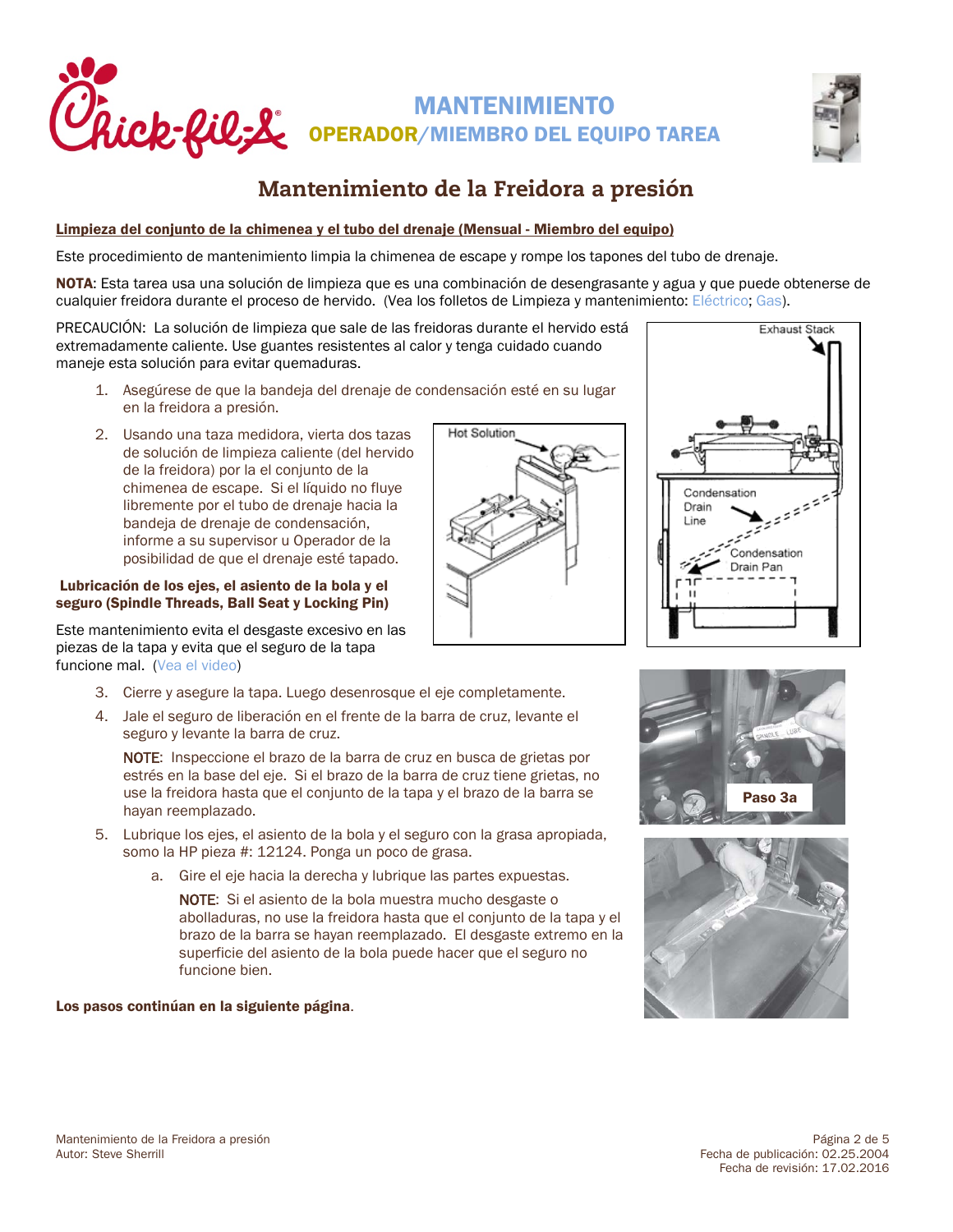





- b. Limpie y lubrique la bola y el asiento de la bola.
- c. Usando un llave Allen (llave inglesa) de 5/32", saque la pinza retenedora del tornillo Allen sosteniendo el seguro y el resorte. Limpie el seguro y el resorte, lubríquelos y vuelva a armarlos.



Gire el eje completamente a la izquierda y vuelva a acoplar el brazo de la barra a la tapa.

6. Si la perilla roja del eje no se alinea con la perilla roja del seguro de la tapa, ajuste el tope del límite como se describe a continuación.

### <span id="page-6-0"></span>Ajuste del tope del límite (Cada tres meses - Operador)

Este ajuste minimiza que el eje se apriete demasiado, lo que a su vez extiende la vida del empaque de la tapa. Ajuste el tope del límite cada tres meses o cuando la perilla roja indique que el tope del límite no se alinea con la perilla roja o el seguro de la tapa. [\(Vea el video\)](http://www.cfahome.com/video/?v=2242908867001)

- 1. Cierre la tapa de la freidora y gire el eje a la izquierda hasta que se detenga.
- 2. Afloje el juego de tornillos Allen del collar inferior (fuera del collar) del conjunto del tope del límite.
- 3. Gire el tope del límite (collar interior) a la derecha lo más que pueda; no gire el collar exterior.
- 4. Gire el eje a la derecha hasta que se detenga con una presión ligera. El empaque de la tapa ahora toca la olla de la freidora.

NOTA: Inserte un desarmador chico o una llave Allen en el hoyo en el collar interior para que sea más fácil girarlo.

- 5. Gire el eje a la derecha al menos ¾ de un giro, pero no más de un giro completo. Desde el frente de la freidora, uno de los brazos de los ejes debe alinearse con la perilla roja del seguro de la tapa.
- 6. Gire el eje a la derecha de nuevo ligeramente pasando su posición.

NOTA: Uno de los brazos del eje debe estar en la posición de las 7 para permitir un poco más de giro. Esto libera cualquier presión que pueda mantener el seguro en el collar cerrado después de que toda la presión se haya liberado de la olla de la freidora.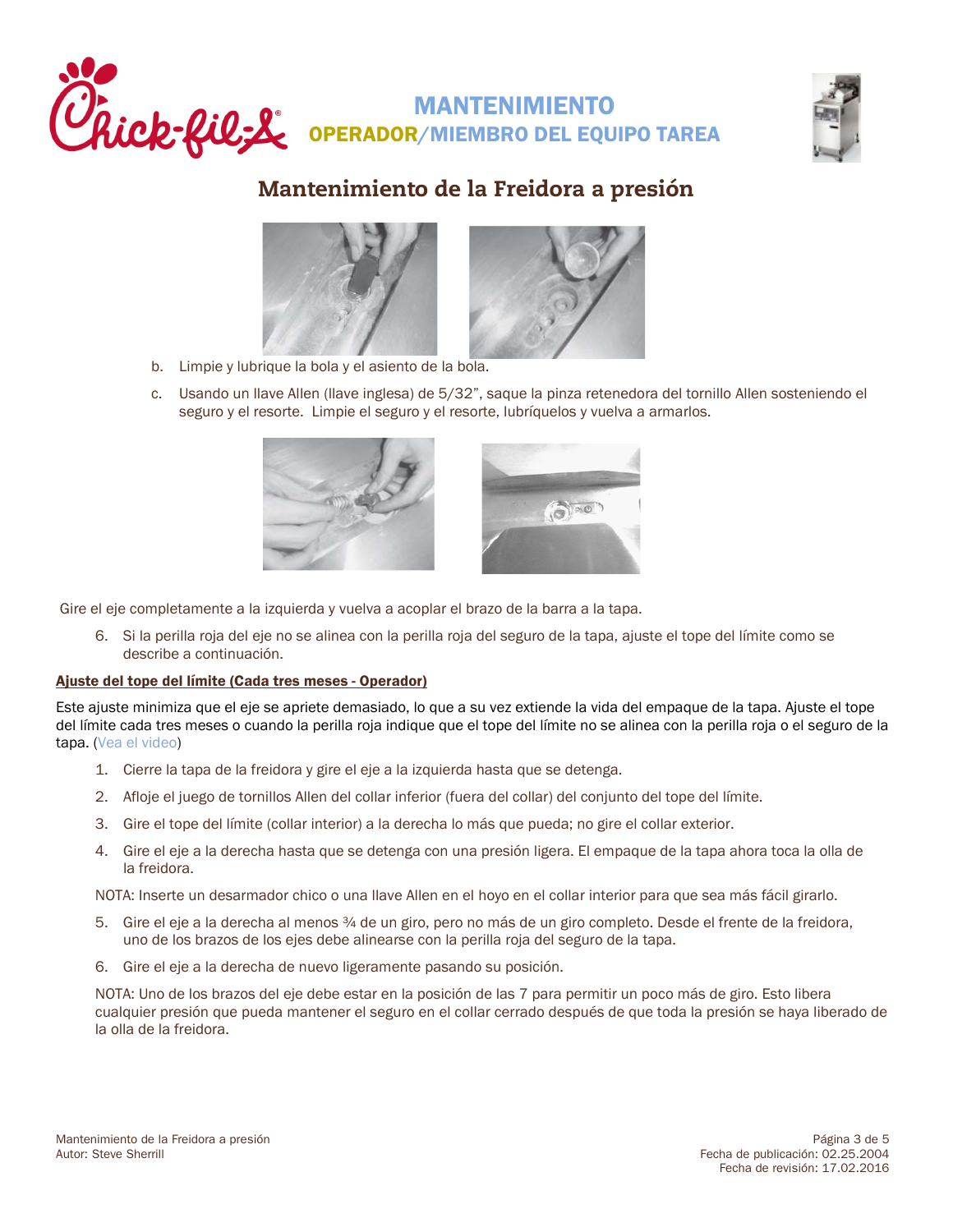



- 7. Saque las perillas del eje y cambie sus posiciones, si es necesario, de manera que la perilla roja esté en el bazo del eje en la posición de las 7. (Cuando la freidora se presuriza durante los ciclos de cocción, esta perilla roja del eje se alinea con la perilla roja del seguro de la tapa.)
- 8. Gire el tope del límite (collar interior) hacia la izquierda hasta que esté apretado contra el fondo del eje.
- 9. Apriete los tornillos Allen.
- 10. Vuelva a ajustar el tope del límite si el vapor escapa alrededor del empaque durante la operación de la freidora. Gire el tornillo del eje una vuelta completa después del contacto inicial del empaque de la tapa contra el borde superior de la olla de la freidora.

### <span id="page-7-0"></span>Revisión del empaque de la tapa (Mensual - Operador) y volteado del empaque de la tapa

Esta tarea de mantenimiento ayuda a evitar la falla prematura del empaque de la tapa y la pérdida de presión durante el ciclo de cocción. El empaque de la tapa debe revisarse cada mes y voltearse cada tercer mes. [\(Vea el video\)](http://www.cfahome.com/video/?v=2310412999001)

- 1. Abra la tapa a la posición vertical.
- 2. Revise el empaque en busca de rasgaduras o cortadas. Reemplace el empaque si está dañado.
- 3. Use la cabeza Phillips del desarmador para aflojar los tornillos del revestimiento de la tapa más o menos ½". (Hay dos tornillos del revestimiento en cada lado de la cubierta de la tapa.)
- 4. Levante el empaque en las esquinas, usando un desarmador con hoja delgada. Saque el empaque.
- 5. Lave el empaque con agua tibia jabonosa y enjuáguela con agua caliente limpia. Revise el empaque en busca de rasgaduras o cortadas. Reemplace el empaque si está dañado.
- 6. Limpie el asiento del empaque con una toalla limpia y húmeda y limpiador multiusos.
- 7. Voltee el empaque y vuelva a instalarlo con el lado opuesto hacia afuera. Ponga las esquinas del empaque de la tapa sobre las esquinas del asiento del empaque. Luego, alise cada lado desde las esquinas hasta el centro. Apriete los 4 tornillos del revestimiento de la tapa.

### <span id="page-7-1"></span>Inspeccione y apriete los esparcidores de los elementos (Cada tres meses - Operador)

Los esparcidores de los elementos mantienen los elementos de calentamiento en su lugar. Si los elementos de calentamiento se aflojan, las barras de la cesta de la freidora pueden hacer un hoyo en el elemento. [\(Vea el video\)](http://www.cfahome.com/video/?v=2242908873001)

- 1. Revise que todos los 5 esparcidores de los elementos estén en su lugar para distribuir los elementos uniformemente en todos los lados de la olla de la freidora. Si falta un esparcidor de los elementos en la freidora, contacte a un agente de servicio.
- 2. Apriete las dos pinzas de límite de altura y pida una pinza de reemplazo si falta una.
- 3. Apriete los pernos en todos los esparcidores de los elementos.

NOTA: Esta tarea también debe realizarse cada mes en las freidoras abiertas. Las freidoras abiertas tienen 5 esparcidores de los elementos.